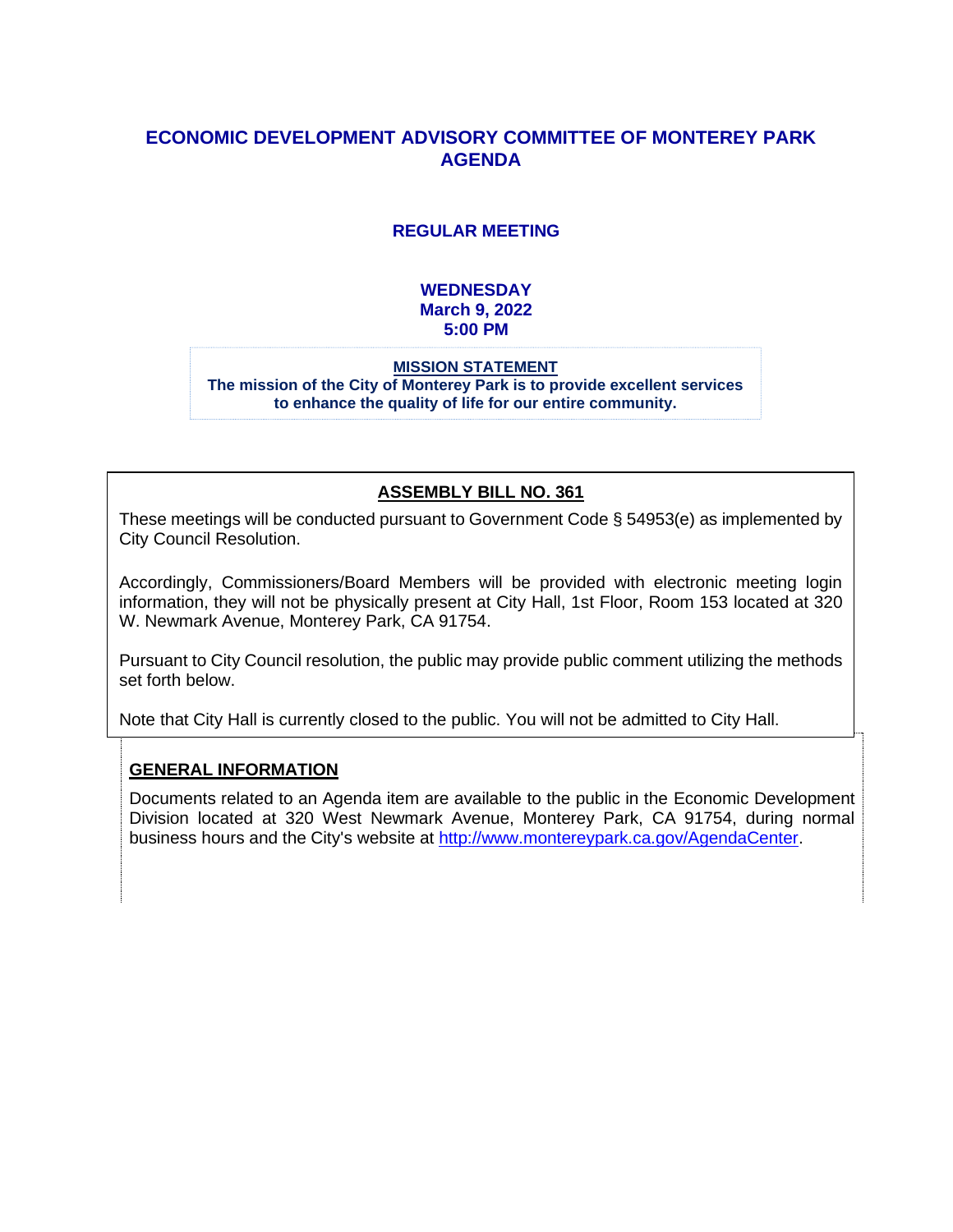# **PUBLIC PARTICIPATION**

In accordance with Government Code § 54953(e) and City Council resolution, remote public participation is allowed in the following ways:

# Via Email

Public comment will be accepted up to 24 hours before the meeting via email to [EconDev@montereypark.ca.gov](mailto:EconDev@montereypark.ca.gov) and, when feasible, read into the record during public comment. Written communications are limited to not more than 50 words.

# Via Telephone

Public comment may be submitted via telephone during the meeting, before the close of public comment, by calling (888) 788-0099 or (877) 853-5247 and entering Zoom Meeting ID: 840 9157 6417 then press pound (#). When prompted to enter participation ID number press pound (#) again. If participants would like to make a public comment they will enter "\*9" then the Economic Development Division office will be notified, and you will be in the rotation to make a public comment. Participants are encouraged to join the meeting 15 minutes before the start of the meeting. You may speak up to 5 minutes on Agenda item. Speakers will not be allowed to combine time. The Chair and Commission/Board Members may change the amount of time allowed for speakers. As part of the virtual meeting protocols, anonymous persons will not be allowed to provide public comment.

# Important Disclaimer

When a participant calls in to join the meeting, their name and/or phone number will be visible to all participants. Note that all public meetings will be recorded.

Per the Americans with Disabilities Act, if you need special assistance to participate in this meeting please call City Hall at (626) 307-1385 for reasonable accommodation at least 24 hours before a meeting. Council Chambers are wheelchair accessible.

**CALL TO ORDER Chairperson ROLL CALL Alexander Fung, Dora Leung, Amy Newman, Billy Yeung, Tomas Wong**

# **AGENDA ADDITIONS, DELETIONS, CHANGES AND ADOPTIONS**

PUBLIC COMMUNICATIONS (Related to Items NOT on the Agenda). While all comments are welcome, the Brown Act does not allow the Commission to take action on any item not on the agenda. The Commission may briefly respond to comments after Public Communications is closed. Persons may, in addition to any other matter within the Commission's subject-matter jurisdiction, comment on Agenda Items at this time. If you provide public comment on a specific Agenda item at this time, however, you cannot later provide comments at the time the Agenda Item is considered.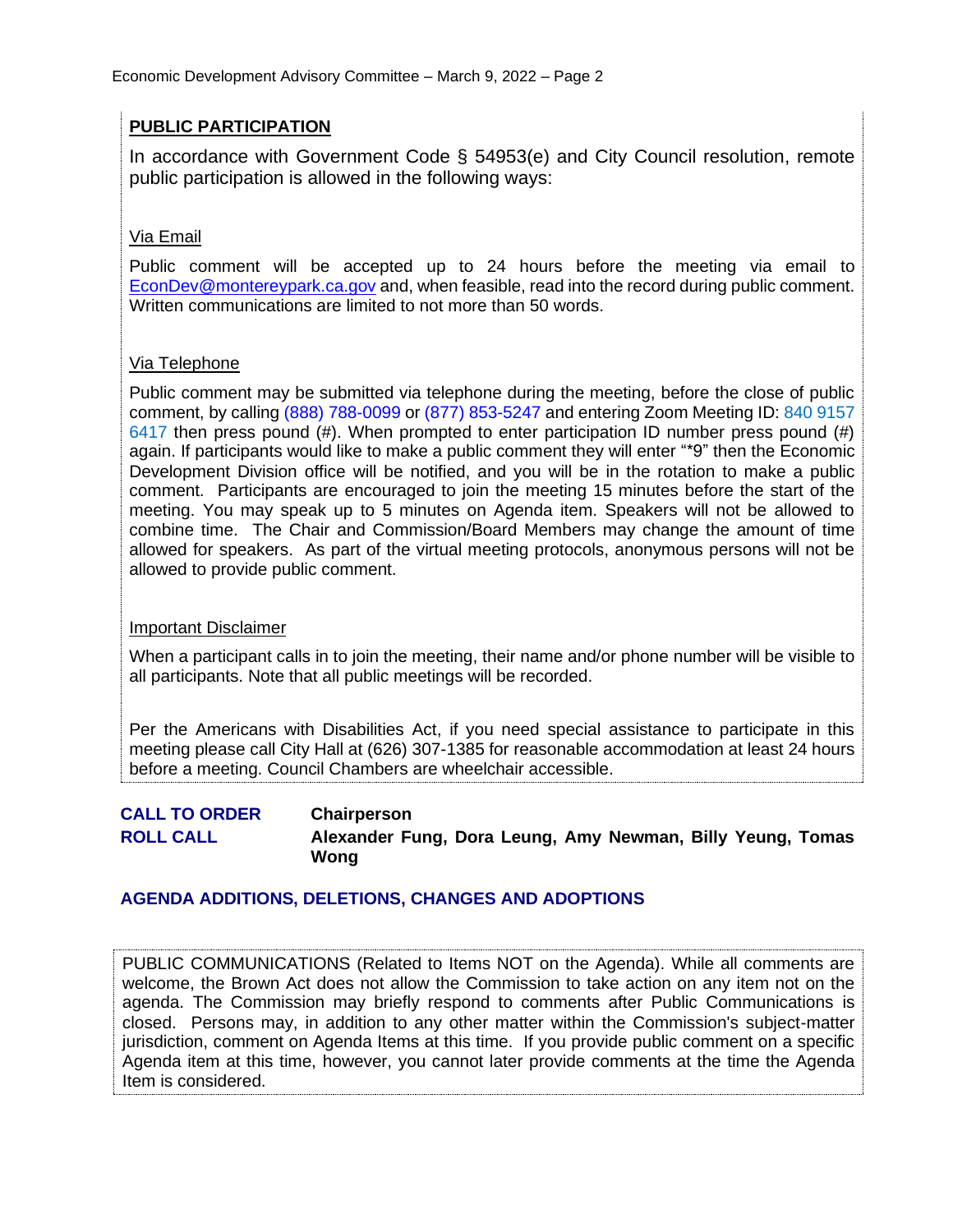### **ORAL AND WRITTEN COMMUNICATIONS**

**[1.] PRESENTATIONS**

### **1-A. UPDATE ON THE NEW CITY OF MONTEREY PARK REWARDS PROGRAM**

### **[2.] CITY OF MONTEREY PARK- CONSENT CALENDAR -** None.

### **2-A APPROVAL OF MINUTES**

It is recommended that the Economic Development Advisory Commission:

- (1) Approve the Minutes of the February 9, 2022, Regular Meeting
- (2) Take such additional, related, action that may be desirable.
- **[3.] PUBLIC HEARING -** None.
- **[4.] OLD BUSINESS -**

### **4-A. REVIEW AND DISCUSS THE UPDATING OF THE CITY OF MONTEREY PARK 2010 ECONOMIC DEVELOPMENT STRATEGIC PLAN**

It is recommended that the Economic Development Advisory Commission:

- (1) Resume discussion on the commissioners' desire to recommend to City Council and City Manager to begin updating the City of Monterey Park 2010 Economic Development Strategic Plan.
- (2) Take such additional, related, action that may be desirable.
- **[5.] NEW BUSINESS -**

### **5-A. REVIEW AND DISCUSS ECONOMIC DEVELOPMENT DIVISION'S GOAL OF DEVELOPING AND MAINTAINING AN INVENTORY OF ALL AVAILABLE VACANT COMMERCIAL AND INDUSTRIAL SPACE IN MONTEREY PARK**

It is recommended that the Economic Development Advisory Commission:

- (1) Advise and guide the Economic Development Division staff on effectively developing and maintaining an inventory of all available vacant commercial and industrial space in Monterey Park to better promote the City as an economic development destination to potential businesses.
- (2) Take such additional, related, action that may be desirable.
- **[6.] COMMISSION COMMUNICATIONS -** None.

### **ADJOURN**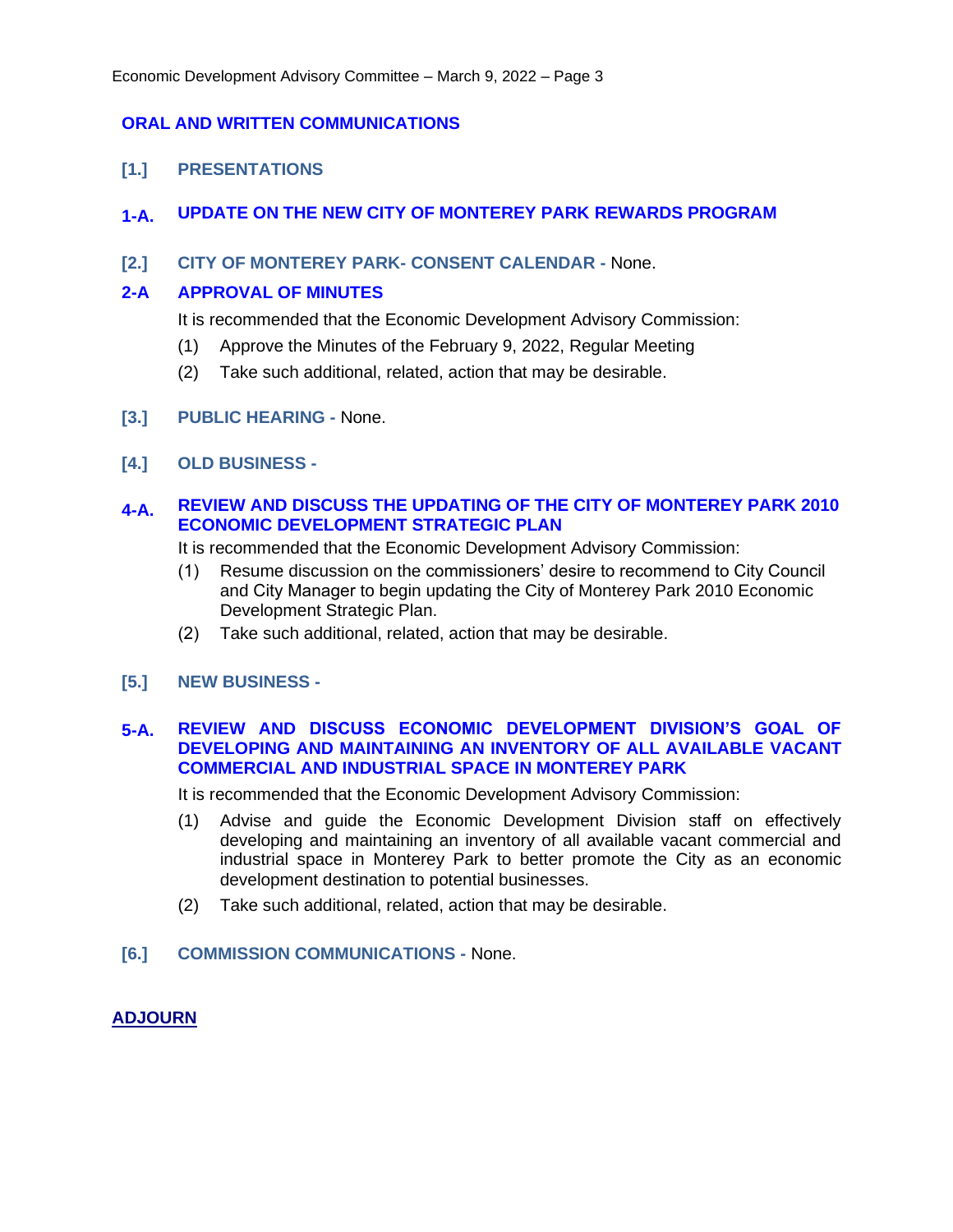

# **Economic Development Advisory Commission Staff Report**

**DATE:** March 9, 2022

# **AGENDA ITEM NO:** 2-A

- **TO:** Economic Development Advisory Commission (EDAC)
- **FROM:** Joseph Torres, Economic Development Manager
- **SUBJECT:** Approval of Minutes

# **RECOMMENDATION:**

It is recommended that the EDAC:

- 1. Approve the minutes of the February 9, 2022, Regular Meeting; and
- 2. Take such additional, related, action that may be desirable.

# **EXECUTIVE SUMMARY:**

None

# **BACKGROUND:**

None

# **FISCAL IMPACT:**

None

Respectfully submitted by: Prepared by:

Joseph Torres Economic Development Manager

 Karen Ko Economic Development Specialist

# **ATTACHMENT**

1. Minutes of February 9, 2022, Regular Meeting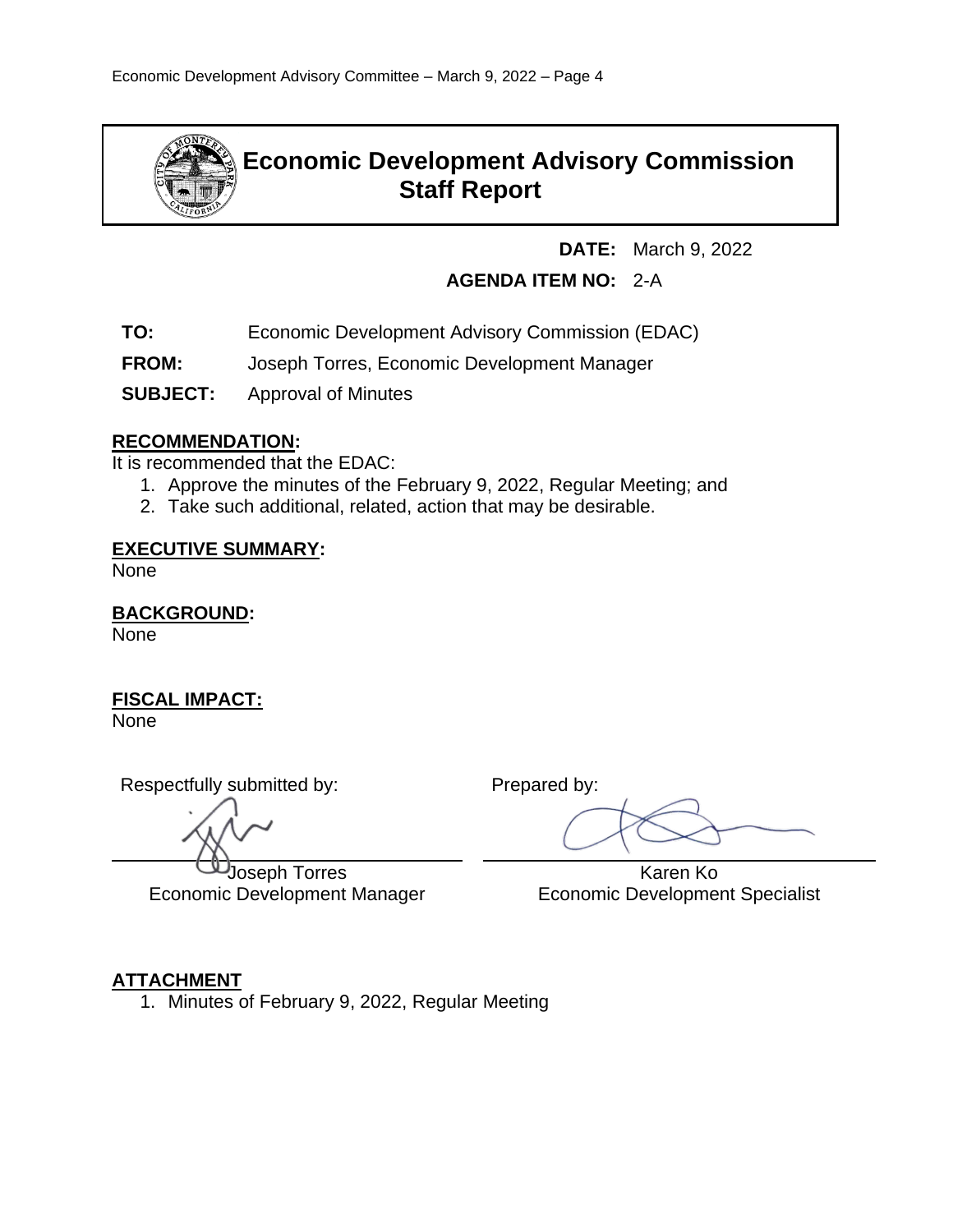# **ATTACHMENT 1 Minutes of February 9, 2022, Regular Meeting**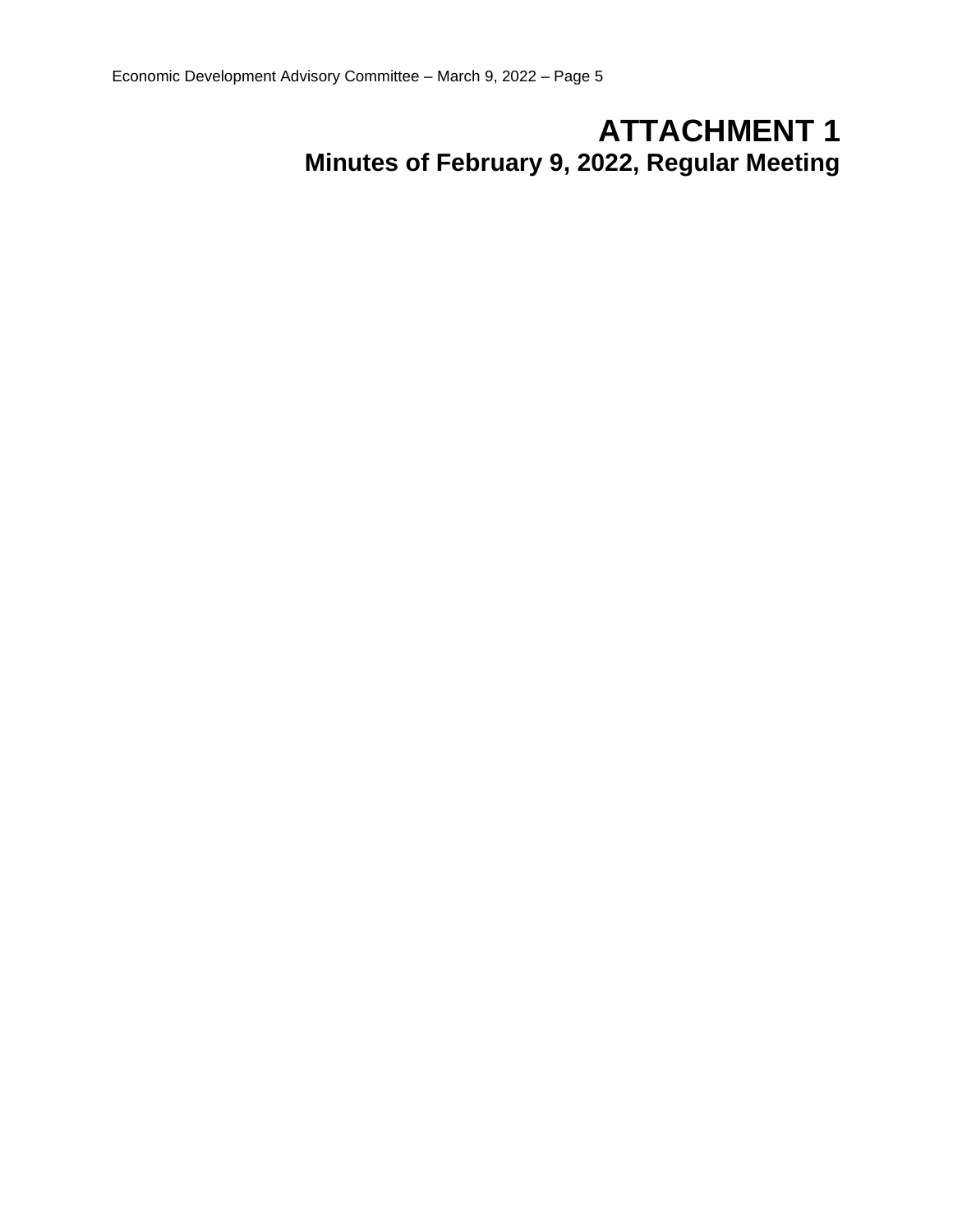### **MINUTES MONTEREY PARK ECONOMIC DEVELOPMENT ADVISORY COMMISSION (EDAC) Regular Virtual Meeting February 9, 2022**

The Economic Development Advisory Commission of the City of Monterey Park held a Regular Teleconference Meeting via Zoom on Wednesday, February 9, 2022, at 5:00 P.M. The regular meeting was conducted pursuant to Government Code § 54953(e) as implemented by City Council Resolution. Accordingly, Commissioners/Board Members were provided a meeting login number and conference call number and were not physically present at City Hall, 1st Floor, Room 153 located at 320 W. Newmark Avenue, Monterey Park, CA 91754.

# **PUBLIC PARTICIPATION**

In accordance with Executive Order No. N-29-20 and guidance from the California Department of Public Health on gatherings, remote public participation was allowed in the following ways:

# Via Email

Public comments were accepted up to 24 hours before the meeting via email to [econdev@montereypark.ca.gov](mailto:econdev@montereypark.ca.gov) and, when feasible, read into the record during public comment. Written communications are limited to not more than 50 words.

# Via Telephone

Public comments may be submitted via telephone during the meeting, before the close of public comment, by calling (888) 788-0099 or (877) 853-5247 and entering Zoom Meeting ID: 865 7746 2429 then press pound (#). When prompted to enter participation ID number press pound (#) again. If participants would like to make a public comment they will enter "\*9" then the Economic Development Department office will be notified, and you will be in the rotation to make a public comment. Participants are encouraged to join the meeting 15 minutes before the start of the meeting. You may speak up to 5 minutes on Agenda item. Speakers will not be allowed to combine time. The Chair and Commissioner/Board Members may change the amount of time allowed for speakers. As part of the virtual meeting protocols, anonymous persons will not be allowed to provide public comment.

**Important Disclaimer** – When a participant calls in to join the meeting, their name and/or phone number will be visible to all participants. Note that all public meetings will be recorded.

# **CALL TO ORDER:**

Chairperson Chair Alexander Fung called the meeting to order at 5:07 P.M.

# **ROLL CALL:**

Economic Development Specialist Karen Ko called roll:

Commission Members Present: Alexander Fung, Dora Leung, and Billy Yeung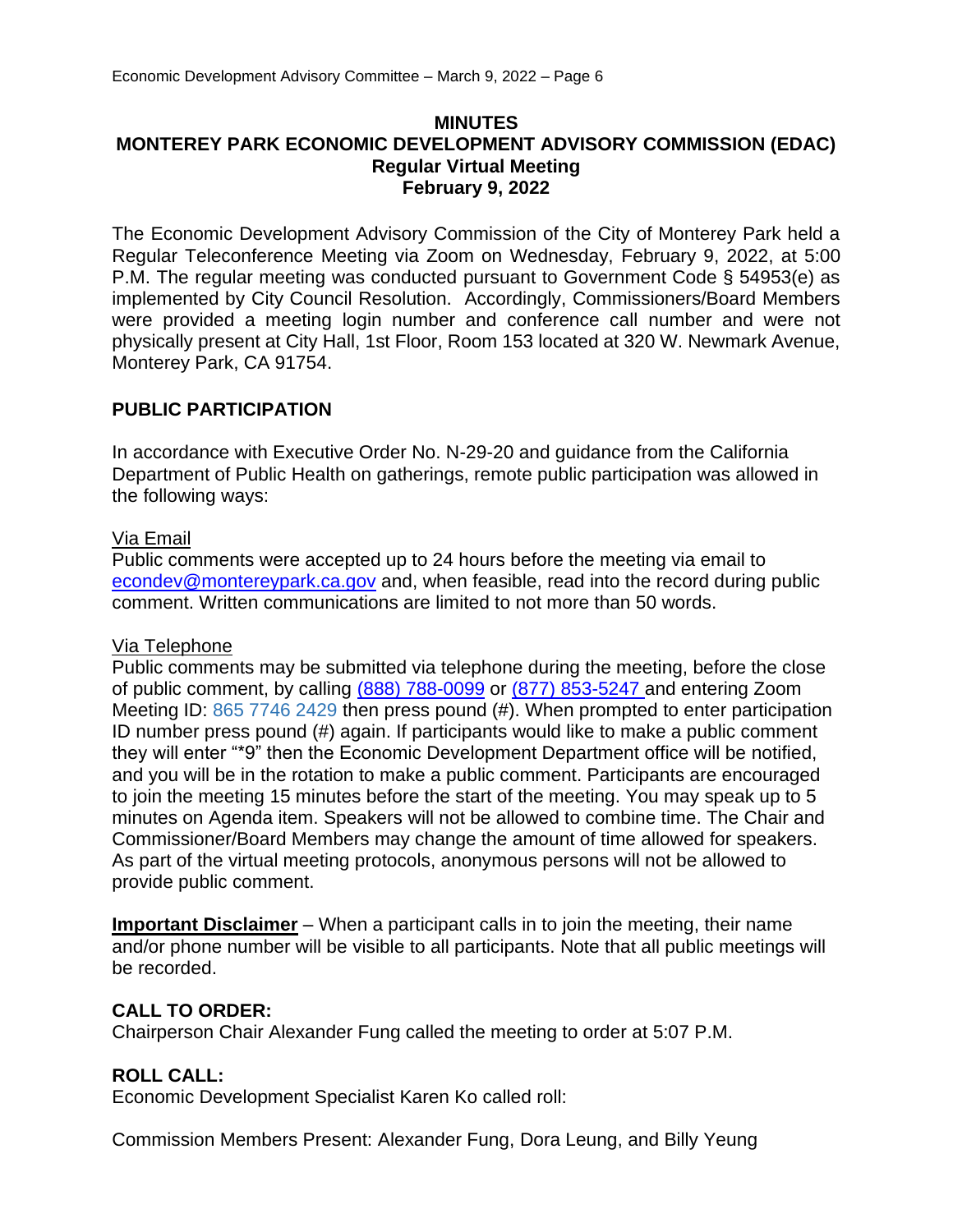### **ABSENT:** Amy Newman and Tomas Wong

**ALSO PRESENT:** Economic Development Manager Joseph Torres and Economic Development Specialist Karen Ko

# **AGENDA ADDITIONS, DELETIONS, CHANGES AND ADOPTIONS** None

# **ORAL AND WRITTEN COMMUNICATIONS**

None

### **1. PRESENTATION**

### **1A. Brief update on Monterey Park Rewards app.**

Staff provided updates on the partnership with Chinatown Service Center. Commissioners also provided some additional recommendation on how to further promote the program.

### **2. CONSENT CALENDAR – None**

### **2A. APPROVAL OF MINUTES**

**Action Taken:** The Economic Development Commission approved the minutes from the Regular meeting of January 12, 2022.

**Motion:** Moved by Commissioner Billy Yeung and seconded by Dora Leung, motion carried by the following vote:

Ayes: Commissioner: Leung, Fung, Yeung Noes: Commissioner: None Absent: Commissioner: Wong, Newman Abstain: Commissioner: None

# **3. PUBLIC HEARING – None**

# **4. OLD BUSINESS –**

# **4-A. DISCUSS FAÇADE AND BEAUTIFICATION IMPROVEMENT GOALS FOR THE 2021-2022 FISCAL YEAR**

**Action Taken:** The Economic Development Commission approved for staff to consult with City Management on the possibility of revamping the Economic Development Strategic Plan

**Motion:** Moved by Commissioner Alexander Fung and seconded by Billy Yeung motion carried by the following vote: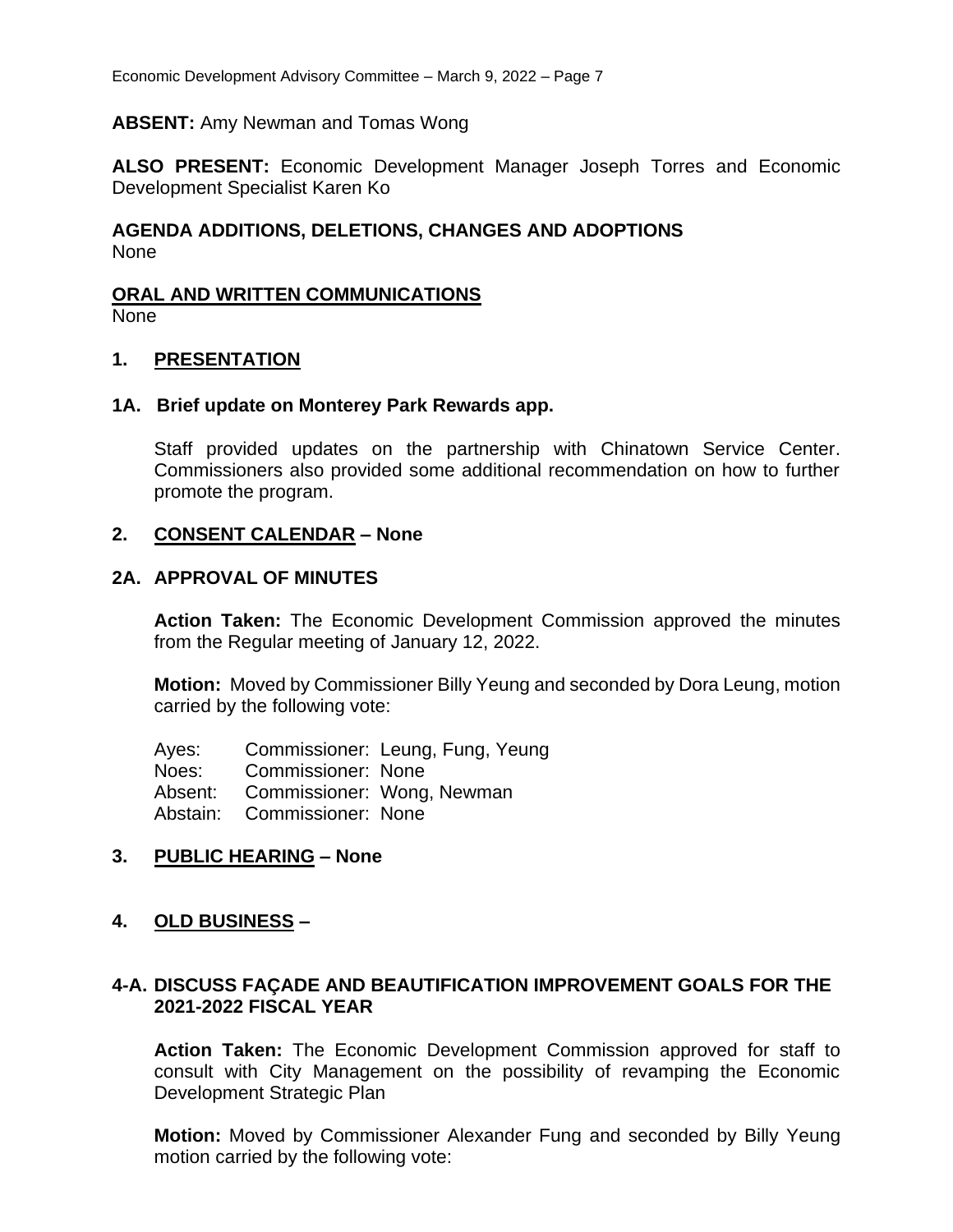Ayes: Commissioner: Leung, Fung, Yeung Noes: Commissioner: None Absent: Commissioner: Newman, Wong Abstain: Commissioner: None

**Discussion:** Staff informed the commissioners while it as has been proposed to implement a façade and beautification program, where the program aims to encourage private investment by enhancing the physical "curb appeal" and increasing economic vitality within Monterey Park's commercial business shopping areas, City Management expressed some concerns. The primary concern of implementing the program is coming across businesses that may have code violation. For the city to even consider a program like this, the city would like to first address any potential code violation.

While this concern becomes a hurdle with moving the program along, the Commissioners inquired how they can go about getting the program approved. Staff informed to the Commissioners that the City would need to first address the code violation issue and work with the other departments to identify the buildings that may be in code violation. As a result, the goal can potentially be pushed to a later timeframe. The discussion transitioned to the the commissioners to bringing up the Economic Development Strategic Plan. The Commissioners suggested the following:

- Staff and Commissioners to guide dialogue and potential policy
- The city to hire a consultant to produce the strategic plan
- Requesting staff to do an RFP to hire a consultant
- Budgeting funds to put together the strategic plan
- Identifying how the Commissioners can get involved with the process
- Prioritizing for an updated Economic Development Strategic Plan, which will further assist them with moving the Façade and Beautification Improvement goals.

Commissioners requested to table further discussion of the Economic Development Strategic Plan for the next Regular Meeting.

# **4-B. DISCUSS EDAC'S SCOPE OF WORK AS VOLUNTEERS FOR THE MONTEREY PARK REWARDS PROGRAM**

**Action Taken:** None for discussion purpose only.

**Discussion:** Staff provided clarification on how EDAC Commissioners may promote the app program. Commissioners were given the option to either promote the program as Commissioners or volunteers.

# **5. New Business –**